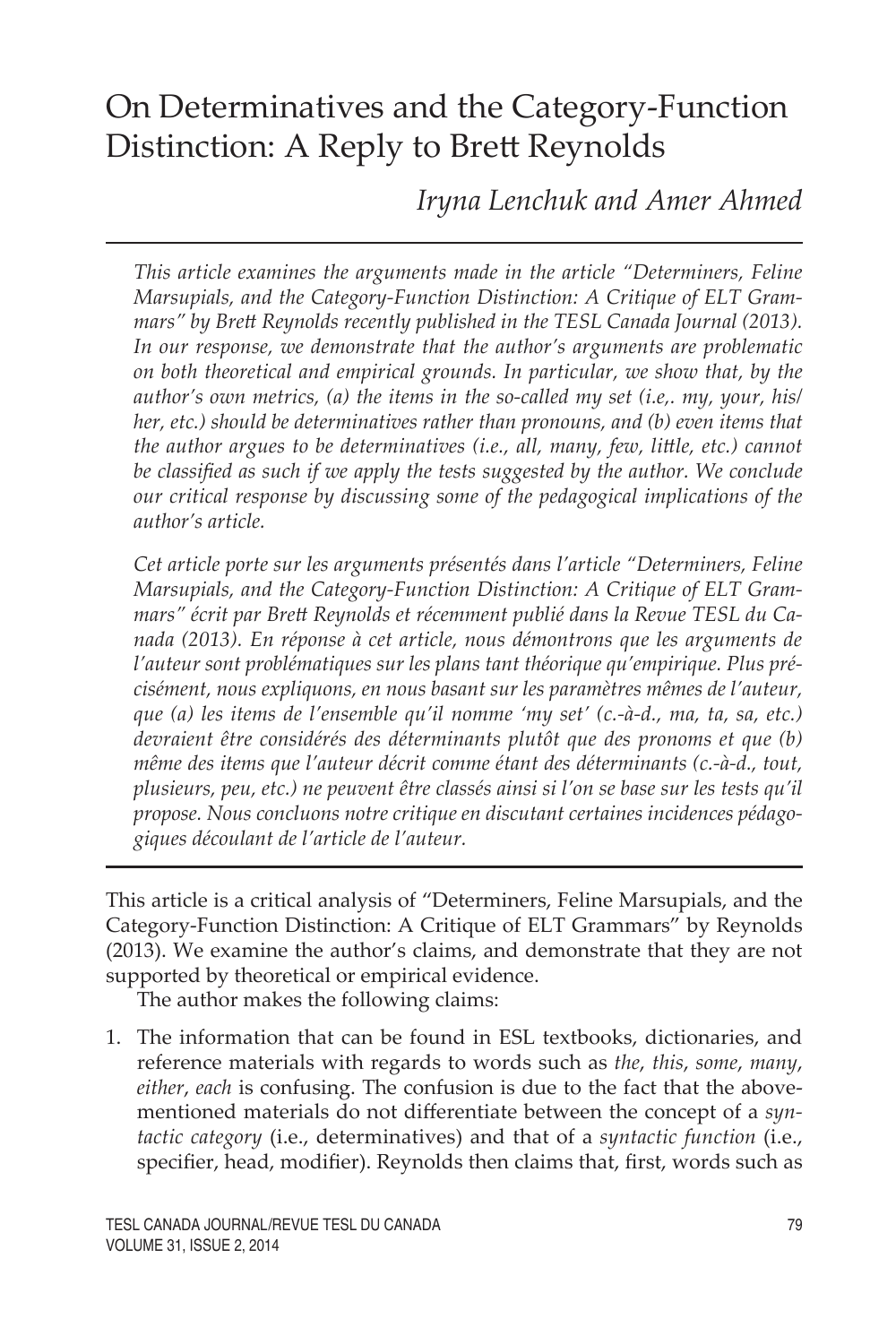*my*, *your*, *his*, *her*, *our*, *their* do not belong to the category of determinatives; they are pronouns. Second, he claims that words such as *few*, *little*, *many*  are determinatives rather than pronouns.

2. The author cautions that a failure to make a clear distinction between a category and a function raises serious concerns about the core values of ELT. He asks: "What does it matter that we in ELT might call *my* a determinative and *many* a pronoun, or that we hew to frameworks largely left behind by linguists?" (p. 12), and responds by saying, "One simple answer is accuracy, academic integrity, and professionalism" (p. 12).

# **Discussion**

# *Conceptual Problems with the Author's Proposal*

There is a conceptual problem with the author's categorization of determinatives (p. 7). Three properties generally characterize the determinative category (D): (a) D cannot combine with *the* or *a* or with each other; (b) D can combine with a singular count noun to form a grammatical noun phrase (NP); (c) D can occur as a head in the partitive construction (i.e.,  $HEAD + of$ + DEFINITE NP) (p. 7). Lexical items qualify as determinatives if they have one, two, or all of the three properties required (see Reynolds, 2013, Tables 1–2, pp. 8–9).<sup>1</sup> The question immediately arises as to how to evaluate these properties. The properties do not meet the standard rigid categorization adopted in formal linguistics (see, e.g., Tallerman,  $2011$ ).<sup>2</sup> Reynolds does not base his categorization of determinatives on any linguistic framework, as he does not cite any references when providing these properties (see p. 7). However, we can still draw some very close parallels between Reynolds and others. For example, Huddleston & Pullum (2002, p. 539), in a section called "Criteria for determinatives," provide the following three properties of determinatives:

1. "Mutual exclusiveness with the articles." They add that "[t]his criterion admits the following items as determinatives: [31] *another*, *much*, *we* [as a determinative], *any*, *neither*, *what* [as interrogative/relative] , *each*, *no*, *whatever*, *either*, *some*, *which*, *enough*, *that*, *whichever*, *every*, *this*, *you* [as a determinative]."

Huddleston and Pullum (2002, p. 539) then add the following: "Also admitted by this criterion are the complex forms *a few* and *a little*." Interestingly, Reynolds (2013, Table 1, p. 8) has the following words: *a*, *each*, *neither*, *this/ these*, *a few*, *either*, *no*, *we/us*, *a little*, *enough*, *some*, *what(ever)*, *another*, *every*, *that/ those*, *which(ever)*, *any*, *much*, *the*, *you*. Reynolds also argues that these words pass his first property of determinatives, namely, their inability to combine with *a* or *the* or with each other except in coordination (p. 7).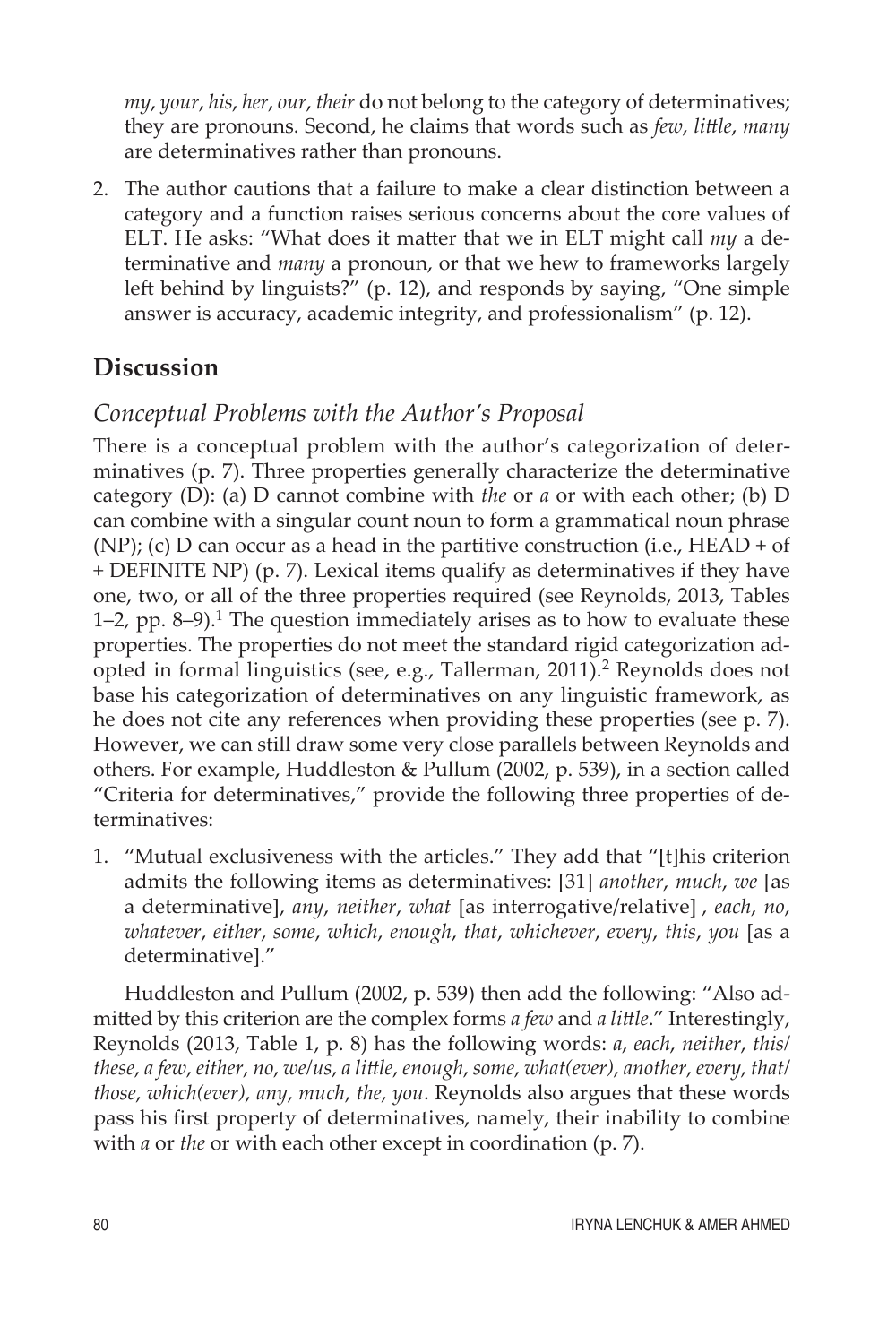- 2. "Admissibility of count singular NPs" (Huddleston & Pullum, 2002, p. 539). Interestingly, Reynolds (2013) also has as his second property of determinatives the fact that they "can combine with a singular count noun to form a grammatical noun phrase" (p. 7).
- 3. "The partitive construction." Here Huddleston and Pullum (2002, p. 539) state the following: "Words not included in [31] [i.e., the words in (*a*) above] that are admitted to the determinative category on the basis of this criterion are: [33] *all*, *several*, *both*, *sufficient*, *certain*, *various*, *few*, *little*, *many*, *cardinal numerals*." Reynolds (2013, p. 7) also has as his third property of determinatives the following: "They can occur as heads in the partitive construction (i.e., in NPs with the form: HEAD + *of* + DEFINITE NP)." Reynolds then adds the following: "Words admitted into the determinative category by this test but not already covered by the first two tests are shown in Table 2" (p. 8). Table 2 in Reynolds (p. 9) has the following words: *all*, *many*, *two*, *three*, *four*, *etc*. *(the cardinal numerals)*, *both*, *more/most*, *certain*, *several*, *few*, *sufficient*, *little*, *various*.

The very close parallels above serve to show that Reynolds' three properties of determinatives as a syntactic category, together with the words that meet those properties, look strikingly similar to those of Huddleston and Pullum (2002, p. 539). At any rate, because Reynolds does not ground his properties of determinatives as a category in any linguistic framework, we assume that these are his own. Given that no linguistic framework of categorization is offered in Reynolds (2013), we can do nothing but speculate. For example, one way of thinking about these properties is in terms of the family resemblances approach of Ludwig Wittgenstein to word meanings (see, e.g., Kearns, 2000, pp. 13–15). However, as Reynolds does not mention this approach, we assume that this is not the approach he follows. Another way of thinking about these properties is in terms of the dynamic construal approach used to assign meanings to words in cognitive linguistics (Croft & Cruse, 2004). However, the author does not mention that approach either. In fact, the properties above do not fit into the dynamic construal approach, in which there should be no specific distinction drawn between any two categories out of context. Applied to the present discussion, this would mean that lexical items can be pronouns in some contexts, but determinatives in others (see Cruse, 2004, pp. 262–272, on conceptual categories). However, this would be the same position held by ELT textbook writers and applied linguists, one that the author dedicates his article to argue against. Having said the above, we believe that the author's way of categorization is problematic from the perspective of the standard rigid categorization applied in formal linguistics, where each property is necessary and all properties jointly define a category (see, e.g., Tallerman, 2011, p. 36).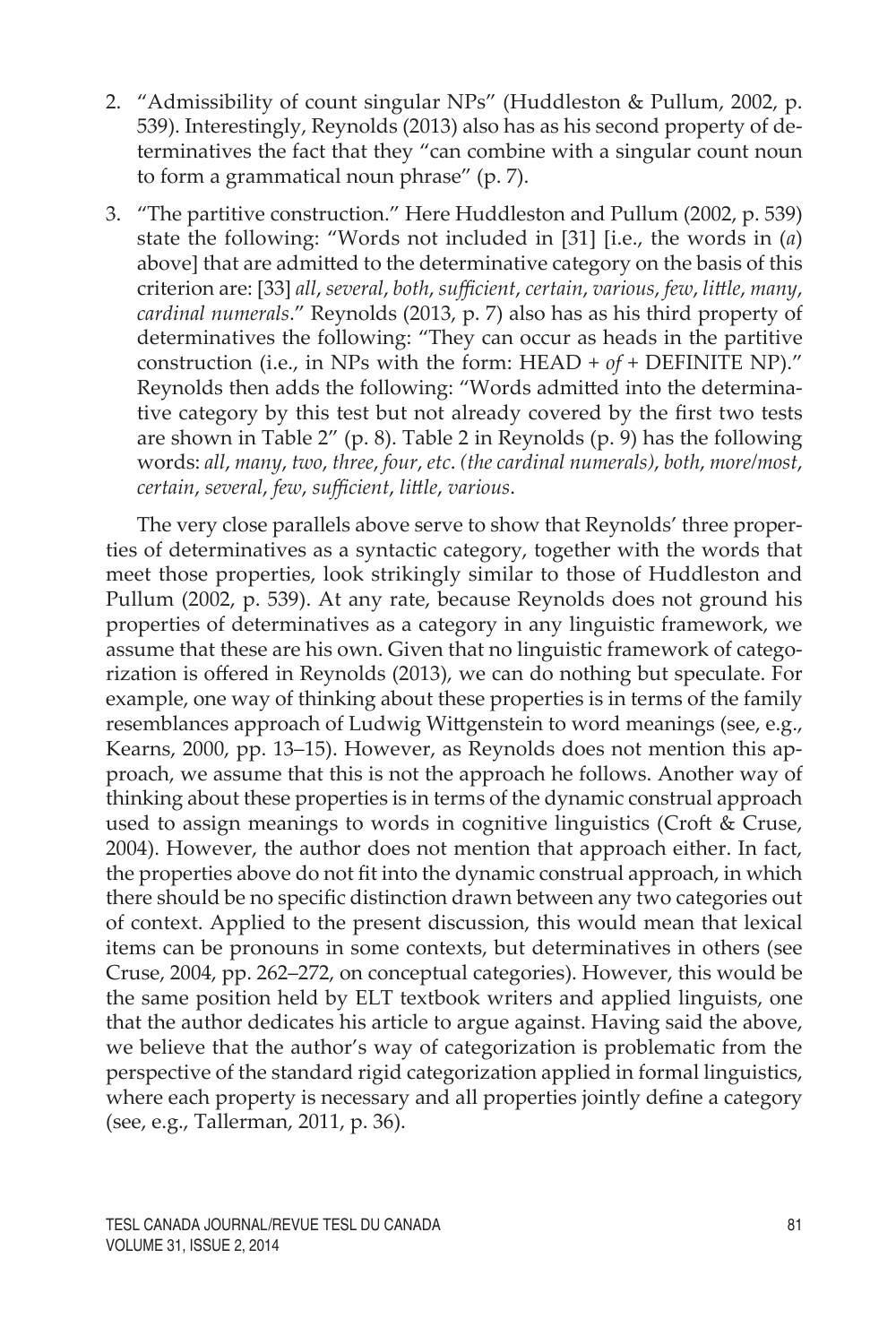# *Empirical Problems with the Author's Proposal*

*Are the words included in the my set pronouns by the author's criteria?* Reynolds (2013, pp. 9–11) argues that words belonging to the *my* set are pronouns, not determinatives. In this section, we apply the linguistic tests offered in Reynolds (2013) to show that the words that belong to the *my* set are determinatives rather than pronouns.

In the analysis of determinatives as a syntactic category and their function as a specifier, the author uses the following tests summarized in Table 1.

| Linguistic Tests Osed by Revillorus (2013)                                                               |                                                                                                                                                          |
|----------------------------------------------------------------------------------------------------------|----------------------------------------------------------------------------------------------------------------------------------------------------------|
| The Determinative Category Tests (see p. 7)                                                              | The Specifier Function Tests (see p. 6)                                                                                                                  |
| If X is a determinative (as a category), then<br>generally                                               | If X is a specifier (as a function), then $\dots$                                                                                                        |
| 1. X cannot combine with the or a or with each<br>other (except in coordination).                        | 1. X occurs only in NPs.                                                                                                                                 |
| 2. X can combine with a singular count noun<br>to form a grammatical NP.                                 | 2. X typically specifies the NP as definite<br>or indefinite.                                                                                            |
| 3. X can occur as a head in the partitive<br>construction (i.e., $HEAD + of + DEFINITE$ )<br>NP) (p. 7). | 3. If the head of an NP is a singular<br>countable common noun, X (definite or<br>indefinite) is typically obligatory.                                   |
| (The source of the tests is not identified by the<br>author. We therefore assume that these are<br>his.) | (These tests are based on the properties<br>identified by Huddleston and Pullum<br>(2002, pp. 354–355), who call this<br>function a determiner function. |

Table 1 Linguistic Tests Used by Reynolds (2013)

The data presented below demonstrate the tests applied to the *my* set.

*Test 1*

(1) a. \*The my/your/his/her car is expensive.

b. \*A my car is fast.

c. \*My this car has been sold.

The ungrammaticality of examples (1a–c) shows that *my* cannot combine with *a* and *the*, or with other members of the determinatives category with the specifier function.

## *Test 2*

(2) My car, your dress, his umbrella, her cake, our paper, their child

The grammaticality of the NPs in (2) shows that possessives can combine with a singular count noun to form a grammatical NP.

*Test 3*

 $(3)$  \*[My] of [the bags] are old.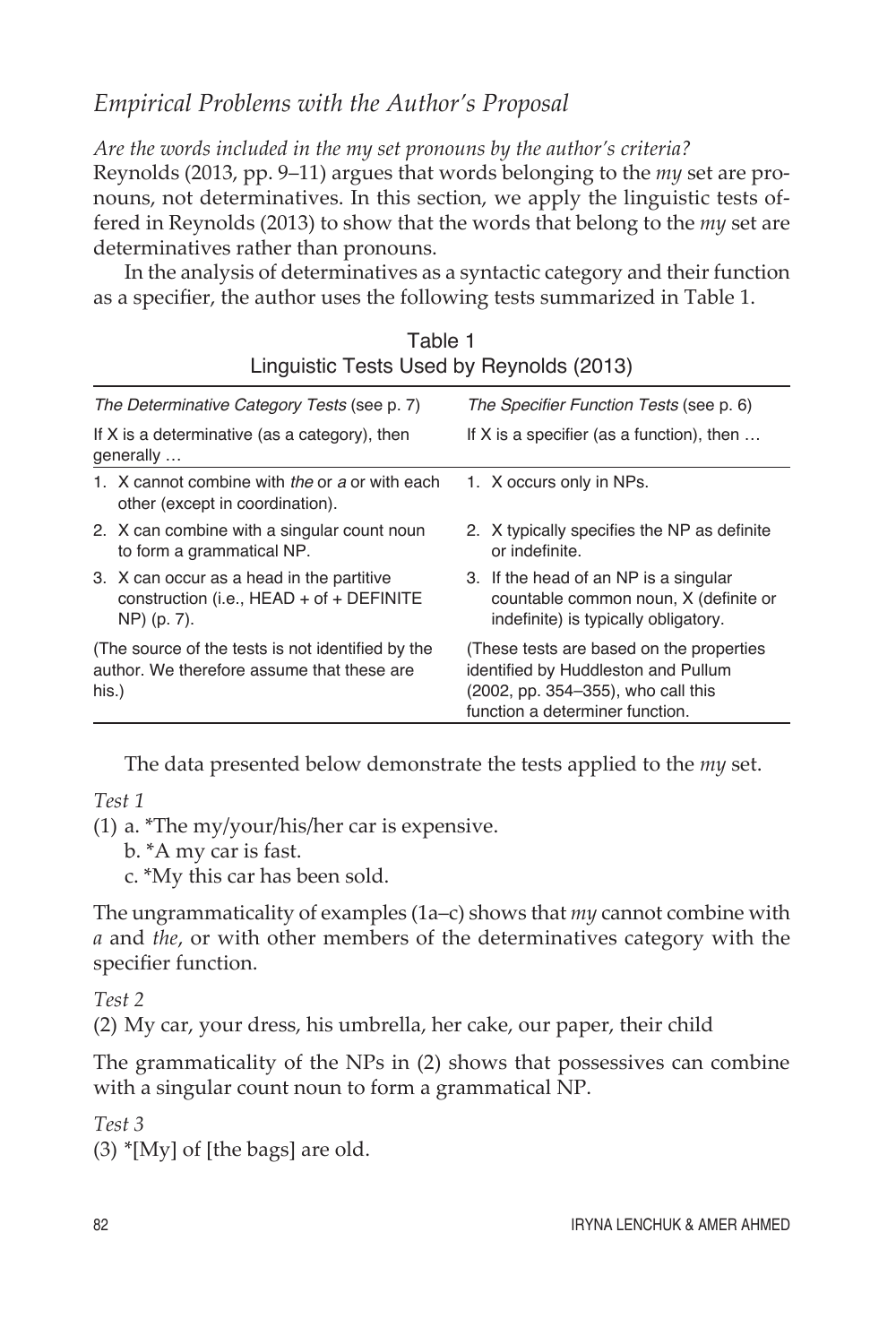As shown in (3), *my* cannot be used in a partitive construction, and therefore cannot pass the partitive test.

The above shows that the words in the *my* set meet two of the three properties of determinatives as a syntactic category (i.e., Property 1 and Property 2); therefore, they are determinatives.

Now consider the specifier function tests:

```
Test 1
```
(4) a.  $\int_{NP} \frac{My/your/his/her/our/their car}$  is red. b.  $\binom{1}{VP}$  my go] c.  $\binom{4}{\text{ADVP}}$  my quickly]

d.  $\binom{[A]}{[A]}$  my beautiful]

The grammaticality of example (4a) and the ungrammaticality of examples (4b–d) show that *my* functions as a specifier according to the definition of Huddleston and Pullum (2002, pp. 354–355), in that this function occurs only with NPs.

*Test 2* (5) [My car] is red.

In example (5), *my* specifies the NP as definite.

*Test 3* (6) \*Car is expensive.

Example (6) is ungrammatical because *car* is a singular common noun and obligatorily requires a specifier that can make it either indefinite, or definite, as in (7).

(7) My car is expensive.

The above shows that the words in the *my* set meet all three properties of determinatives with the specifier function; therefore, they are determinatives.

Reynolds (2013) also argues that

the *my* set has a function that is never performed by determinatives. *She would object to my taking it* (Huddleston & Pullum, 2002) [no page numbers]). *Uncontroversial determinatives do not appear in this construction*, *but genitive NPs do* [emphasis added]. So we can replace *my taking it* with *Jean's taking it* or *the children's taking it*, but not with \**the taking it*, \**nearly every taking it*, or \**no taking it*. (p. 11)

Unfortunately, this is not true. There are words in Reynolds' list of determinatives (Table 1, p. 8) that appear in this construction (e.g., *She would object to us/you taking it*). It is interesting to note here that the author states "*We/us* and *you* are determinatives [i.e., a category] in expression[s] such as *we teachers*, *you students;* elsewhere, of course, they are pronouns [i.e., a category]"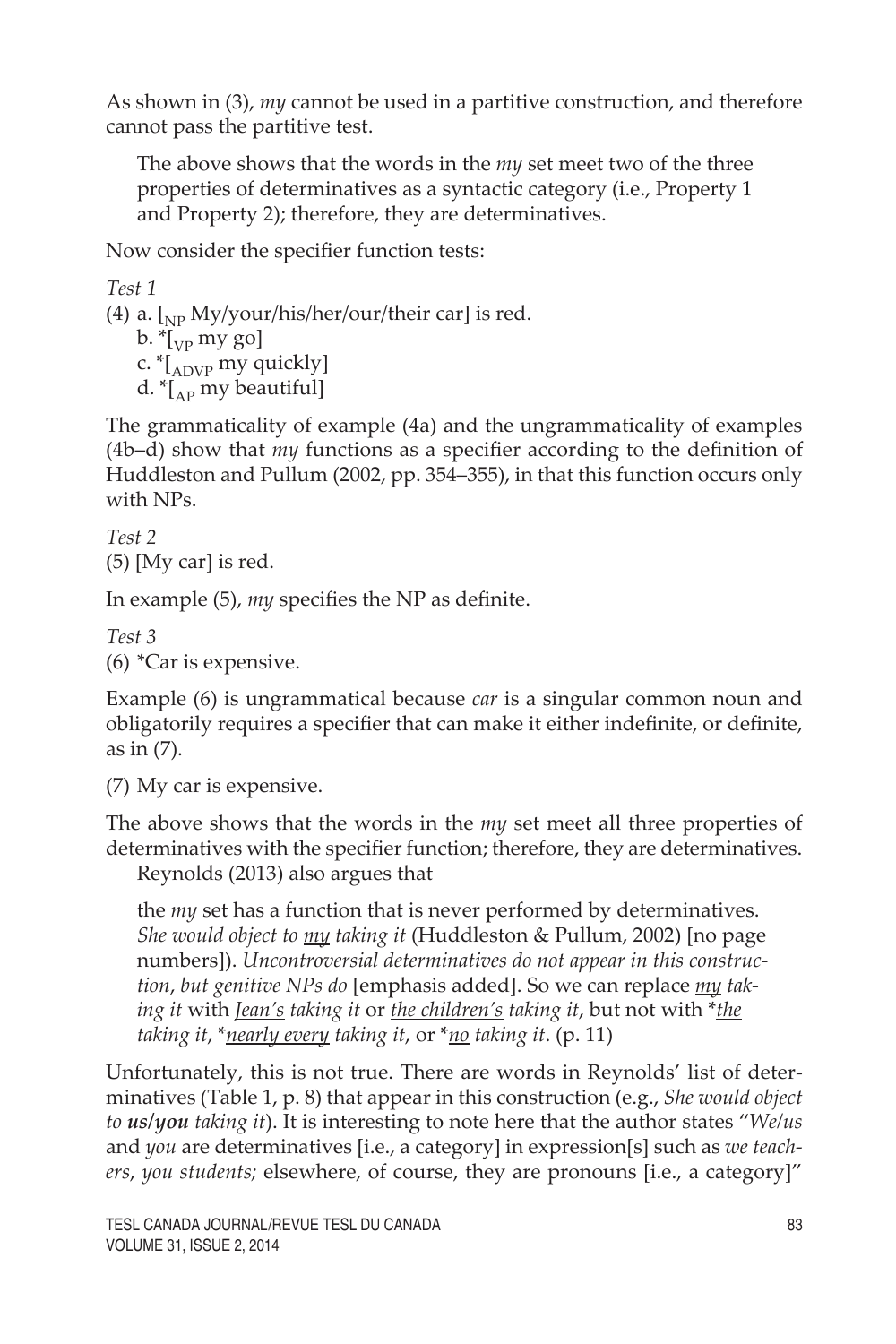(p. 8). Compare this to the following statement: "It would be ridiculous and confusing to be told that a saint, clearly an NP [i.e., a category], is at the same time an adjective [i.e., a category].Yet this is analogous to what happens in ELT when it comes to determiners" (p. 6). But if *we/us* and *you* are determinatives in certain expressions, but pronouns elsewhere, then surely *we/us* and *you* are members of two categories at the same time, namely pronouns and determinatives, and Reynolds' goal of having determinatives as one category with multiple functions falls apart here. It is worth noting in this regard that such a paradox is resolved in X-bar theory, for pronouns in this framework are determiners  $(X)$  and determiner phrases  $(XP)$  at the same time (see, e.g., Hornstein, Nunes, & Grohmann, 2005).

Based on the data presented above, the *my* set passes two of the three tests of the determinative category, and all three tests of the specifier function; given that no one property is necessary according to the author, then the *my* set satisfies all the properties of the determinative category and the specifier function. It is crucial for our purpose to note here that there could, in principle, be other criteria that would suggest a pronominal analysis of the *my* set rather than the determinative analysis that we argue for here. For example, one might say, as Reynolds (2013, p. 10) and Huddleston and Pullum (2002) do, that the *my* set inflects for person, number, and gender in a way similar to other pronouns (*he*, *she*, *they*, etc.); therefore, the words in the *my* set are pronouns. The point we make here is that the *my* set meets all the criteria of the determinatives as a category and their function as a specifier.

#### *Are the words in Table 2 (p. 9) determinatives by the author's criteria?*

The author provides a list of lexical items (Reynolds, 2013, Table 2, p. 9) that he classifies as having the determinative category and the head function on the grounds that they meet the third property of determinatives, namely the partitive test (Test 3), which says that these words can be used in the construction (HEAD + of + a definite NP). To see how this test works, consider the following examples with some of the lexical items that Reynolds lists (Table 2, p. 9) as items that pass this test:

(8) [Many/both/several/three/few] of [the children] are playing in the garden.

The example above shows that these lexical items pass the partitive construction test, as they can be used in this construction to form a grammatical sentence.

While the above is true, the property also allows the following:

(9) \*[Many/\*both/\*several/\*three/\*few] of [the child] is/are playing in the garden.

As the above example demonstrates, none of the above sentences is grammatical even though each of the lexical items meets the third property. Note that the source of ungrammaticality in (9) has nothing to do with a mismatch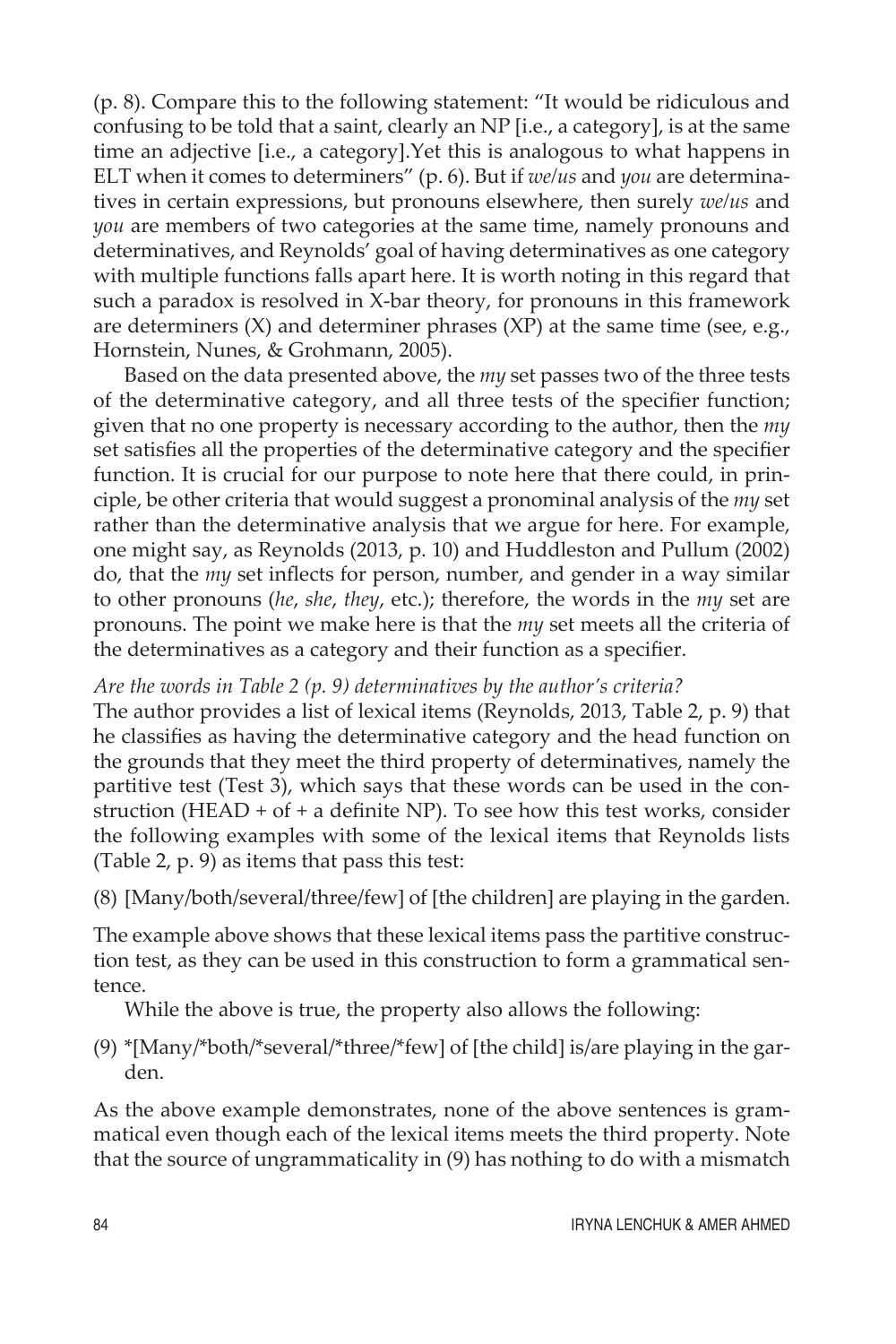in subject-verb agreement. The ungrammaticality remains regardless of the form of the copular *be* (i.e., *is/are*). Instead, the source of ungrammaticality is within the NP itself, as none of the above lexical items can be used with singular count NPs.

The above example shows that the third property is not empirically supported by the evidence.

Consider now another set of examples:

- (10) a. [All/ most] of [the sugar/milk/salt/pepper] is on the table.
	- b. [\*Many/\*both/\*several/\*three/\*few] of [the sugar/milk/salt/pepper] is/are on the table.

The example in (10a) shows that *all* and *most* are grammatical in the partitive construction with a mass (or noncount) NP. However, none of the other lexical items is grammatical with a mass NP, even though they all meet the third property. This means that the property fails the empirical test and has to be reconsidered so as to allow *all* and *most*, but rule out the rest with mass NPs. It is worth noting here that in modern linguistics, it is quite natural for *all* and *most* to show a behaviour distinct from that of the others. To explain the difference, we can borrow the notion of *number transparency* from Huddleston and Pullum (2002, p. 349). We can say that in NPs with *all* and *most*, the number feature of the head noun in the partitive oblique percolates up to the determiners; therefore, these determiners acquire whatever number feature the head noun has. The other determiners show the mirror image of this. Thus, in NPs with *few*, *many*, *several*, *three*, it is the number feature of the determiners that percolates down to the head noun of the partitive oblique; therefore, the head noun acquires whatever number feature the determiner has.

Consider now another problem that can be illustrated with the following contrasting pair:

(11) a. [Sufficient people] arrived.

b. #[Sufficient] of [the three people] arrived.

The example in (11a) is grammatical because *sufficient* selects plural heads in addition to selecting noncount heads (Huddleston & Pullum, 2002, p. 396). The example in (11b), on the other hand, meets Reynolds' third property; yet it is semantically anomalous (hence the # notation). The source of the anomaly has to do with the fact that words like *sufficient* "express imprecise quantification" (Huddleston & Pullum, 2002, p. 396); therefore, they are incompatible with definite NPs of the precise quantification expressed in the definite NP, *the three people*. Something similar happens with the following example:

(12) #[Both] of [the three people] arrived.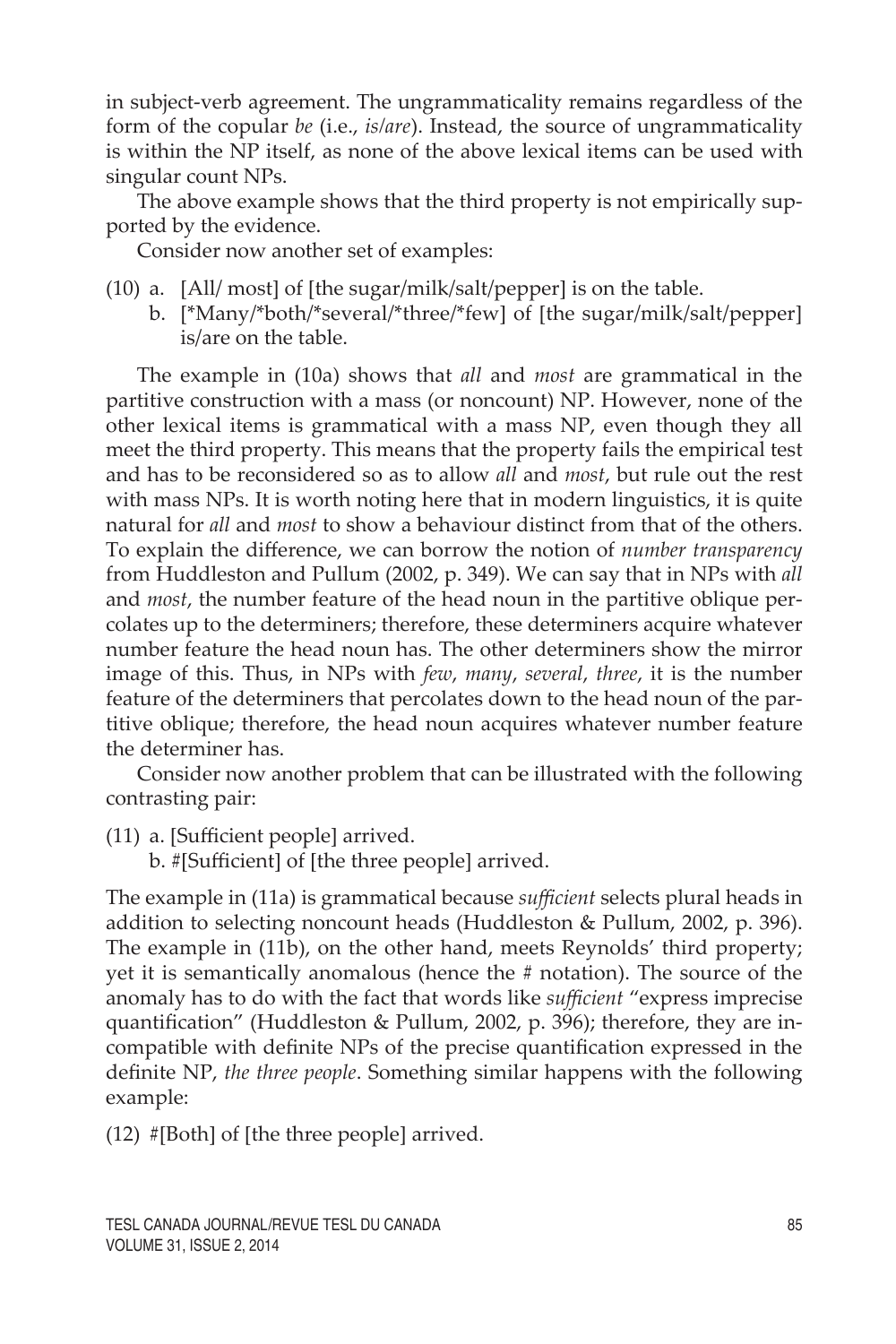Here the NP meets Reynolds' third property; yet the example is anomalous because *both* denotes a set of two, and this is incompatible with the precise quantification given in the definite NP, *the three people*.

Yet another problem can be found with *little*, as can be illustrated by the following example:

(13) \*[Little] of [the facts] is/are available.

The example in (13) meets Reynolds' third property of determinative heads; yet, the sentence is ungrammatical. The ungrammaticality in (13) stems from the fact that *little* is only compatible with singular noncount NPs (see Huddleston & Pullum, 2002, p. 393).

In summary, the data in this section provide evidence that the properties provided by the author to test the category of determinatives are not supported empirically.

## *Do ESL learners need to know about determinatives and specifiers?*

This section raises another question: What are the pedagogical implications of Reynolds' (2013) article? It seems that the author is not quite sure. At one point, he tells his readers that an understanding of determinatives can help explain mistakes made by the students. For example, why is it possible to say the Schramm model, Schramm's model but not \*Schramm model or \*the Schramm's model? He states that "[b]etter explanations and selection of examples better to exemplify categorically similar items may help students avoid or overcome such mistakes" (p. 14). However, in the next paragraph, he states that the analysis he develops is quite complex and "students need not be burdened with the type of analysis presented here" (p. 14). The answer lies in referring the students to "a list of determinatives or to a dictionary that labels them correctly" (p. 14). It is no doubt helpful for ESL learners to have access to reference materials and good grammar books. However, it is well known from research in applied linguistics (see, e.g., Cook, 2001, pp. 37–39; VanPatten, 2011) that there is a big gap between knowing about an L2 grammar and putting it to use in actual communication. In other words, explicit grammar instruction does not always lead to successful second language acquisition (for a comprehensive discussion of the role of grammar in the ESL classroom, see Ellis, 2006; Larsen-Freeman, 2003). Today's methodology tells us that teaching grammar is not only about referring learners to reference materials or about explicit teaching of grammatical rules. Rather, it is about providing "grammar instruction within a meaning-based context that takes into account *what learners need to know* [italics added] in order to complete communicative activities" (Centre for Canadian Language Benchmarks, 2012, p. 53).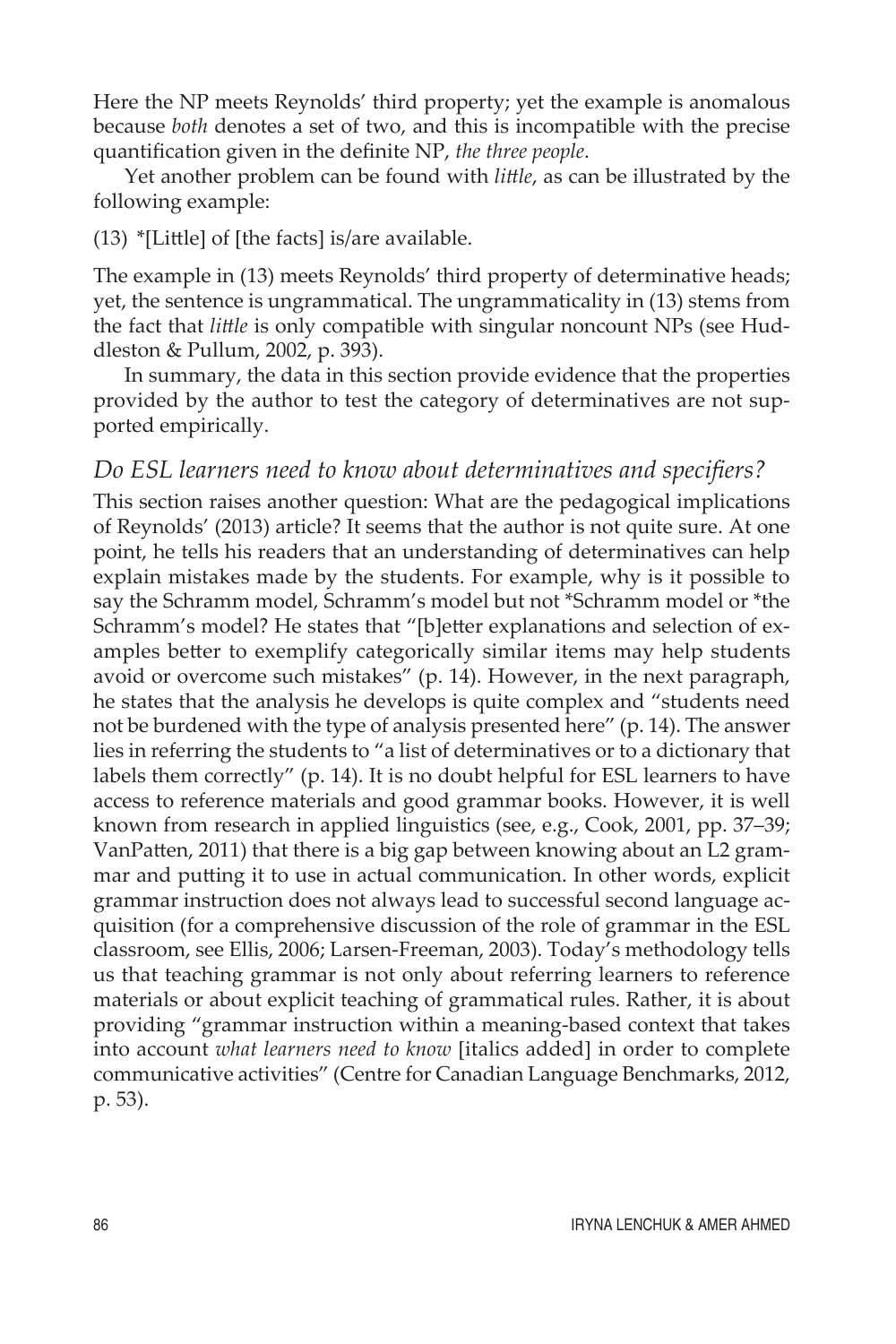# **Conclusion**

This article provides a critical review of Reynolds' article (2013). We demonstrate that the claims made by the author are not supported by theoretical or empirical evidence. To conclude, we emphasize that we welcome the following by Huddleston and Pullum (2002): (a) introducing the determinative category and determiner function (see especially pp. 354–356) and noting that the determiner function is called a specifier in other approaches (footnote 10, p. 25); (b) proposing that determinatives can be thought of as one category with various syntactic functions (p. 421); (c) introducing heads, modifiers, and determiners as functions in the internal structure of the NP (p. 421, and the discussion throughout Chapter 5, pp. 323–523); (d) aiming to bridge the gap between traditional grammar and advances in modern linguistics (p. xv). We believe that these ideas should all be incorporated into the field of ESL.

We agree with the author that it is essential to use the tools of modern linguistics to categorize properly and to apply them to the field of second language education; it is, however, the author's version of determinatives that we reject in this article.

### *Notes*

1. It should be noted that the determinatives presented by Reynolds in Tables 1 and 2 (2013, pp. 8–9) are almost identical to those compiled by Huddleston and Pullum (2002, pp. 356, 361). However, the author does not provide a direct reference to their lists. Throughout the article, the work of Huddleston and Pullum is cited without page referencing. This makes it difficult to refer to the cited source, especially given the fact that the book by Huddleston and Pullum is 1,764 pages long, excluding a section on further reading, references, and indices.

2. A note should be made here on the linguistic criteria (i.e., morphosyntactic, distributional, and functional) that are used in modern linguistic theory to classify words into grammatical categories. Thus, words are classified into different grammatical categories not only because "they are grammatically alike in the language system" (Reynolds, p. 4), as stated (but not clarified) by the author. Rather, they have to have similar morphosyntactic, distributional, and functional properties. For example, the word *poet* is categorized as a noun because (a) it can be pluralized, as in *two poets* (morphosyntactic property); (b) it occupies a specific syntactic position in the NP *a poet*, that is, it is preceded by a determiner (distribution); (c) it has a specific function in the clause, that is, it can function as the subject of a finite clause in English, as in *A poet won a competition* (for a more detailed description of the linguistic criteria, see, e.g., Tallerman, 2011, p. 36).

## *Acknowledgements*

We would like to thank the two anonymous reviewers for many insightful comments and suggestions on a previous draft of this article. Their suggestions have greatly improved both the form and the content of the article. We would also like to thank the participants at the 11th Annual Graduate Student Forum, Department of Languages, Literatures and Linguistics, York University, for their feedback on a previous draft of the article. Any remaining errors are our own.